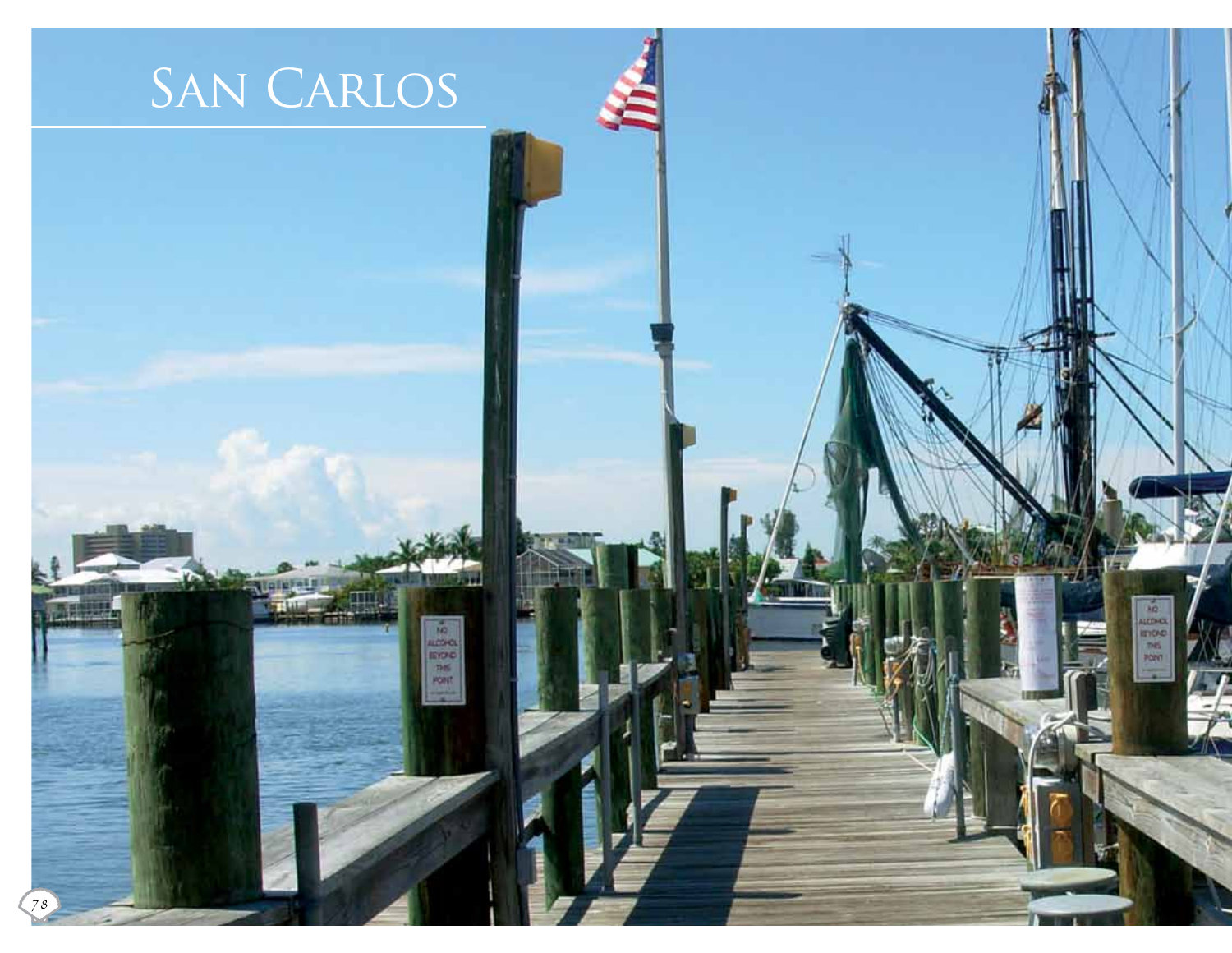## **San Carlos**

## **Community Snapshot**

**VISION:** "San Carlos Island is a people-oriented community with an important working waterfront that includes vibrant commercial seafood and other marine-based industries and recreational opportunities. These assets contribute in making San Carlos Island an attractive community for its permanent and seasonal residents as well as an interesting area for visiting tourists."

**DESIGNATION:** 1997

HRI

**APPLICANT:** Lee County Economic Development

**STATUS:** Active; committee meets quarterly; Partnership now established as a non-profit organization.

**PARTNERS:** Lee County; Ostego Bay Foundation; U.S. Coast Guard; local marinas; local fishermen; University of Florida; Florida West Coast Inland Navigation District.

**KEY ACCOMPLISHMENTS: Working Waterfront Trail tour;** Comprehensive Plan and Zoning Code "Water Dependent" Overlay; Ostego Bay Oil Spill Co-op.

**CURRENT CHALLENGES:** Incorporation as a city desired but not allowed by Florida Statutes; high property taxes in addition to submerged land leases.

#### **FLORIDA ASSESSMENT OF COASTAL TRENDS DATA:**

| <b>Number of Active Volunteers:</b> | 12       |
|-------------------------------------|----------|
| <b>Volunteer Hours Contributed:</b> | 3.000    |
| <b>Public Dollars Contributed:</b>  | \$71,642 |

79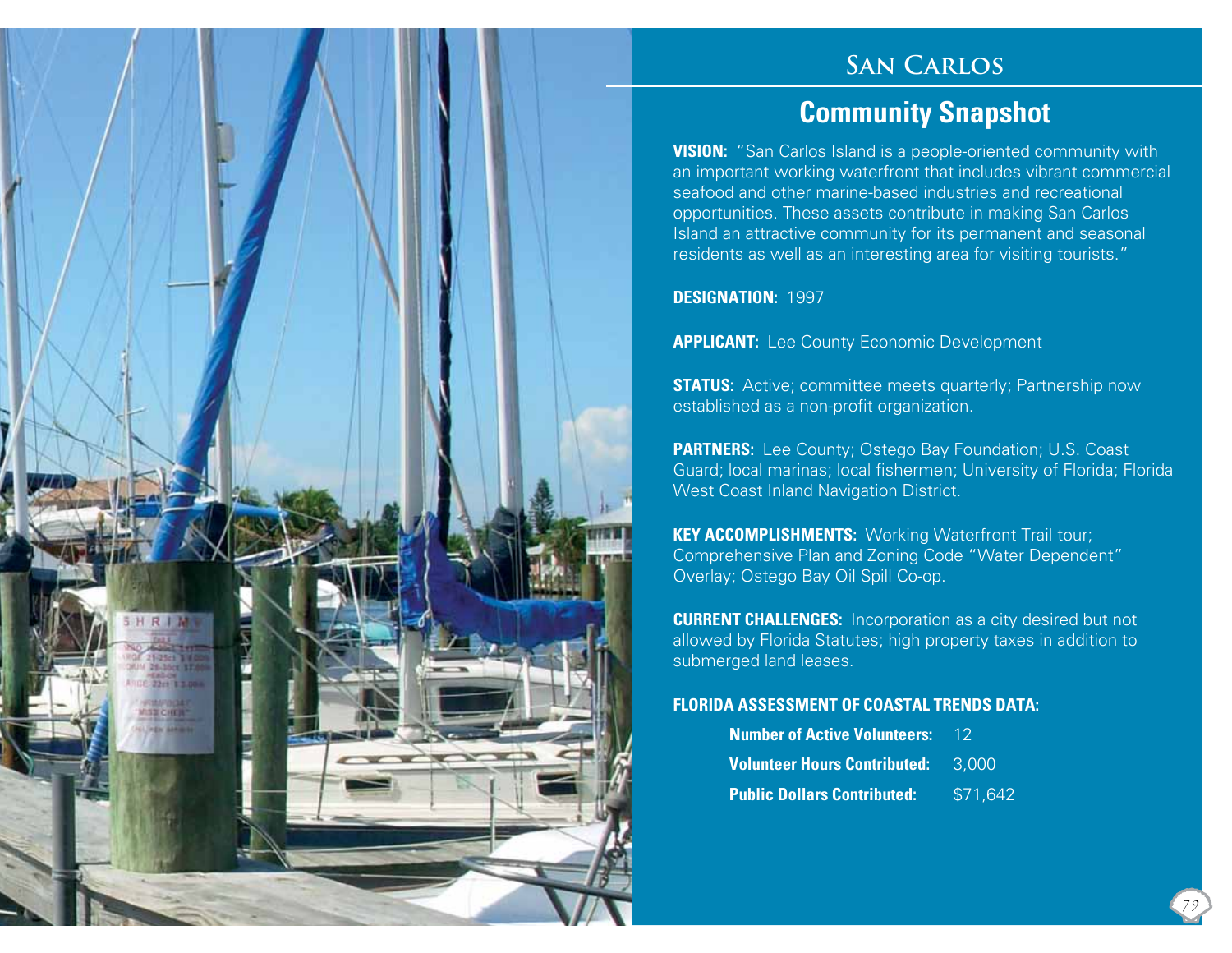# San Carlos



San Carlos Island is a small working waterfront tucked under the Matanzas Pass Bridge connecting Fort Myers with Fort Myers Beach. The half-mile long barrier island is dotted with fish houses, commercial fishing docks, an openair waterfront restaurant and seafood market, a mix of single family homes and trailer parks, and various small businesses.

### A Healthy Bay = Healthy Seafood

80

In 1997, a self-created committee, with the help of the Lee County Office of Economic Development, applied for Waterfronts Florida designation to help the community deal with the capacity of shrimping and fishing boats that docked there seasonally, as well as educate residents and visitors about the Island's working waterfront.

To implement the public education portion of the committee's goal, the community developed a self-guided working waterfront tour called "A Healthy Bay = Healthy Seafood." Starting at Main Street with an informational kiosk, the tour takes participants along a short trail to a boardwalk where there is a clear

view of the shrimp and fish boats that line the waterfront. The kiosk provides information about the bay, the habitat, and fish that live in it. Although originally designed to be a self-guided tour, a volunteer is available to provide a narrated tour every Wednesday.

During its second year of designation, the Waterfront Partnership attempted to tackle the issue of crowding along the docks by commissioning a study to come up with alternatives. The resulting recommendation was to construct an enclosed basin large enough to dock 40 shrimp boats. Although well received by the public, the construction of the basin has not yet been undertaken.



The Waterfronts Committee has been spearheaded by the same volunteer program manager since its inception. Also serving as the CRA board, the Committee morphed into a non-profit Community Redevelopment Corporation that meets quarterly. The program manager is also the executive director of the Ostego Bay Foundation Marine Science Center, and the activities of the two groups gel together. The Ostego Bay Oil Spill Co-op, made up of volunteer commercial fishermen and marina employees and partnering with the Coast Guard, provides first response in the event of an oil spill. The Marine Science Center provides a marine science experience through interactive exhibits,